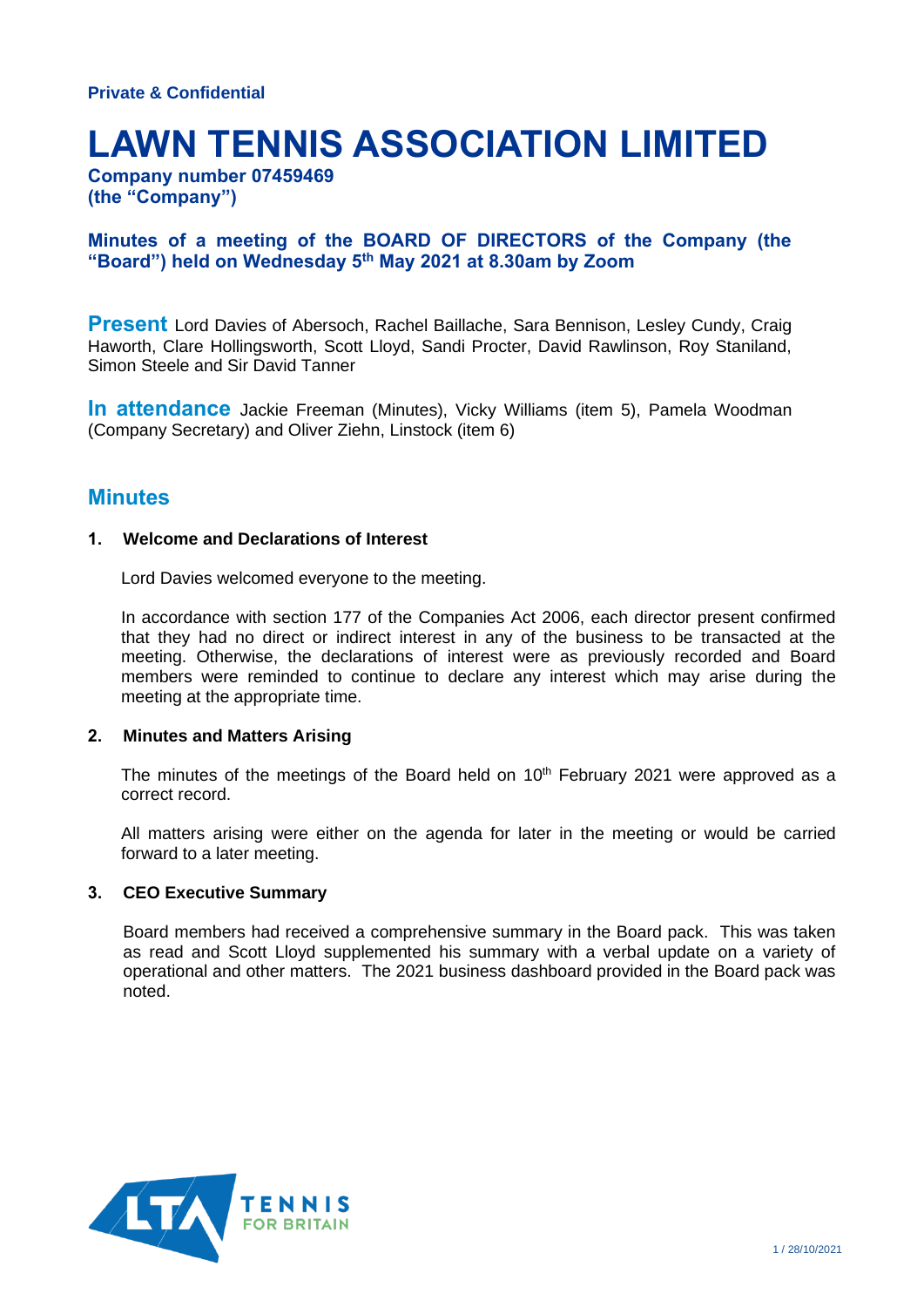## **4. Finance**

Board members had received a report from Simon Steele in the Board pack which was taken as read. Copies of the Company's 2020 Finance & Governance Report (incorporating the Company's and the Company's group's financial statements), the letter of representation from the directors of the Company to the auditors and a note setting out the rationale for continuing to prepare the Company's group's financial statements on a going concern basis (particularly in the context of the COVID-19 pandemic), had all been provided to the Board prior to the meeting.

The Audit Committee had reviewed and recommended to the Board for approval both the Company's 2020 Finance & Governance Report and the letter of representation and, after due consideration of the documentation provided with specific reference to the going concern note, the Board approved them.

Rachel Baillache recorded her thanks to Sabina Meehan for her work on the final accounts.

The Board noted that the Audit Committee had reviewed the full risk register at its meeting on 30 March 2021 and that it had received the summary of the risk register set out in the Board pack.

Simon Steele confirmed that the Audit Committee had considered the LTA's overall risk appetite and discussed what level of risk would be suitable for the organisation to carry. The Board confirmed that it was comfortable with the overall risk matrix, as set out in the paper. Sara Bennison suggested that it would be helpful to document the control environment in the risk report to the Board.

In reply to a question on the visibility of the risks around safeguarding, Scott Lloyd agreed to build these into the Safeguarding report that Board receives.

## **5. Inclusion Strategy Update**

[Vicky Williams joined the meeting]

The final version of the Inclusion Strategy had been included in the Board pack and was taken as read. The Board approved the Inclusion Strategy.

Vicky Williams advised the Board that it was intended that the Inclusion Strategy would be published on either 18 or 19 May 2021 and would first be shared with Council at a meeting on 17 May 2021.

[Vicky Williams left the meeting]

#### **6. Board Effectiveness Review**

[Oliver Ziehn, Lintstock joined the meeting]

The "Board Review 2020" reports produced by Lintstock dated 21 April 2021 were included in the Board pack and were taken as read.

Oliver Ziehn thanked everyone for participating in the exercise. He commented that it was noticeable that there was a spirit of continuing improvement, that overall the tone of the

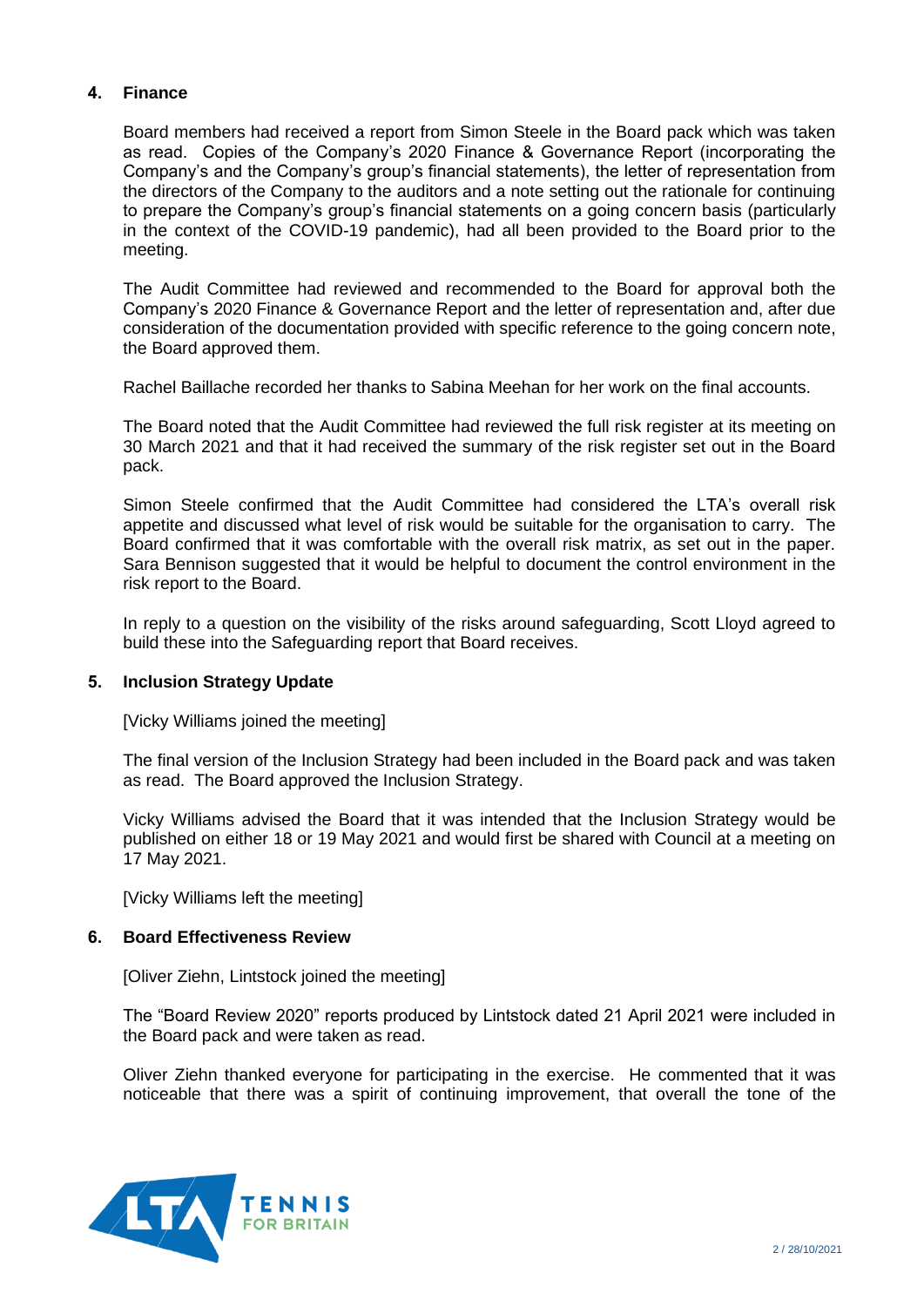feedback was positive and that no wholesale change was required, rather an enhancement and refinement of existing processes should be undertaken. Oliver Ziehn observed that the Board has a high degree of cognitive diversity and that there was genuine mutual respect for other views, even if diverging.

Lord Davies thanked Oliver Ziehn for the comprehensive work and noted there were some useful areas for the Board to consider going forward but also acknowledged the progress made over the last 3 years.

[Oliver Ziehn left the meeting]

## **7. Corporate Governance – Board Composition**

Lord Davies informed the Board that the recruitment panel had proposed two candidates for the role of independent non-executive director to the Board Nominations Committee for recommendation for appointment to the Board, which (if both were appointed in August 2021) would take the number of directors on the Board to 13. It was noted that the Board Nominations Committee had recommended to the Board the appointment of the two candidates, subject to the necessary corporate governance processes being followed.

It was noted that the Company was subject to the requirements of the Sports Governance Code, which included a requirement that the maximum number of directors was 12 "unless agreed with UK Sport / Sport England" and that, following a request made by Scott Lloyd, Sport England had confirmed its agreement to the maximum number of directors on the Board being 13 until 31 July 2023.

## **7.1 Amendment of LTA Rules - Additional Independent Non-Executive Director**

The paper included in the Board pack was taken as read and it was noted that it laid out the restrictions in the LTA's articles of association and the LTA Rules with regard to the size and composition of the LTA Board. A discussion took place as to whether or not the additional independent non-executive directors could be recruited without a change to the LTA Rules. The Board agreed to reflect further before making a final decision as to whether or not to seek a formal amendment to the LTA Rules.

*[Update following Board meeting: the Chairman confirmed that the proposed amendments to the LTA Rules (as set out in Appendix A to the paper in the Board pack) were to be proposed to the Council and the members of the Company for their respective approvals.]*

## **7.2 Recommendation from Board Nominations Committee – Two Additional Independent Non-Executive Directors**

The Board noted the paper included in the Board pack, as well as the copies of the CVs of, and covering letters from, each of the two candidates recommended for appointment by the Board Nominations Committee. After due consideration, the Board approved the appointment of the proposed appointees, Sanjay Bhandari and Anil Jhingan, as independent non-executive directors with effect from 1 August 2021 (but subject to the outcome of the Board's further consideration with regard to the proposed amendment of the LTA Rules).